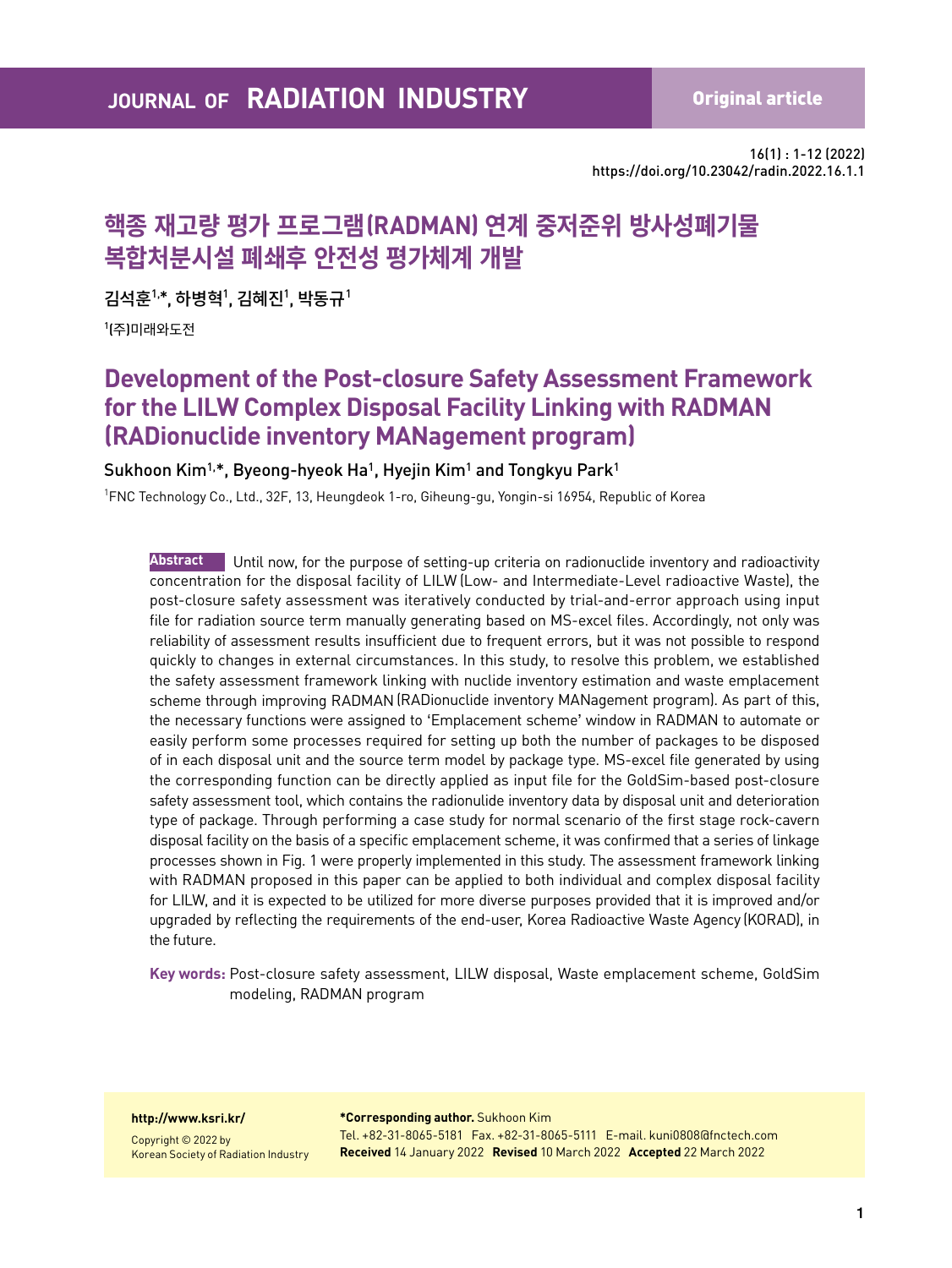## 1. 서 론

중·저준위 방사성폐기물(Low- and Intermediate-Level radioactive Waste, LILW)은 자체처분 허용농도, 저준위 농도 제한치 등의 방사능 농도를 기준으로 구분되며, 각 분류별 처분방식도 별도로 규정되어 있다[1]. 경주 방사성 폐기물 처분장 부지에는 현재 1단계 동굴처분시설이 운 영 중이며, 다양한 준위로 구성된 200 L 드럼 71만 개 분 량[2]의 방사성폐기물을 처분하기 위해 향후 표층 및 매 립처분시설 등이 단일 부지 내에 공존하는 복합처분시설 로 개발될 예정이다.

방사성폐기물 처분시설에 대해서는 인간 건강 및 환경 보호를 위해 선량 또는 위험도 형태의 성능목표치가 설정 되며, 이에 따라 폐쇄후 정상적 자연현상 또는 인간침입 으로 인한 방사선 영향은 결정집단의 개인 유효선량 또는 일반인에 대한 선량한도 이하로 제한되어야 한다[3]. 처분 시설의 건설·운영 인허가 획득, 장기 종합관리계획 수립 등을 위해서는 해당 시설이 폐쇄후 성능목표를 충족함을 입증해야 하며, 이는 일반적으로 수학적 예측모델 기반의 안전성 평가를 통해 확인할 수 있다. 이러한 결과의 신뢰 도 향상을 위해 방사선원항(즉, 방사성핵종 재고량), 방사 성물질 누출 메커니즘, 수송 및 피폭 매체·메커니즘 등을 규명하여 적절한 방법으로 모델링에 반영해야 한다.

방사성폐기물은 내용물 및 포장물 유형에 따라 특성이 상이하며, 폐쇄후 방사선 영향은 필연적으로 선원항, 포 장물 및 시설의 누출 특성, 포장물의 위치 등에 좌우된다. 원론적으로, 각각의 방사성폐기물 드럼은 운영 및 폐쇄 후 안전성 관점에서 사용자가 정의하는 목적함수(연간선 량, 위험도 등)를 최적화할 수 있는 위치에 정치해야 하며, 이론 및 이상적으로는 특정 시설에 처분되는 모든 드럼 및 주변 환경의 특성이 명확하게 규명되어 있는 경우 최 적 위치를 도출할 수 있다. 그러나, 배치 조합에 대한 방대 한 경우의 수, 대상 드럼의 비동시적 처분, 입력변수의 불 확실성 등으로 인해 개별 또는 전체 방사성폐기물 드럼의 최적 정치방안을 도출하는 것은 현실적으로 불가능하다.

처분시설 인허가 또는 운영 등을 위해 핵종 재고량 기 준 및 처분농도 제한치 등을 수립해야 하는 경우 필연적 으로 처분대상 폐기물의 다양한 정치방안을 고려하여 다 수의 안전성 평가를 수행해야 한다. 현재까지 이러한 평 가에서는 방사성폐기물 발생기관이 처분 의뢰과정에서 제공하는 포장물 입력데이터 등을 토대로 다수의 엑셀

(Excel) 파일을 조합하여 포장물당 방사능량 및 전체 처 분시설 핵종 재고량을 산출한 후 임의의 정치계획에 따라 방사선원항 입력파일을 수작업으로 생성하여 활용하였 다. 즉, 평가조건이 일부만 변경되는 경우에도 안전성 평 가용 방사선원항 입력파일을 생성하기 위해서는 수작업 을 통해 관련된 모든 엑셀파일을 새롭게 가공 또는 수정 해야 한다. 안전성 평가용 최종 입력파일을 생성하는 일 련의 절차가 수작업으로 복잡하게 수행됨에 따라 오류 유 발요인이 다수 내재되어 있을 뿐만 아니라 실제 오류가 발생하는 경우에도 근본적인 원인을 파악하기가 어려워 평가결과의 신뢰성이 저해될 가능성이 높다. 또한, 동 절 차는 사용자 편의성이 매우 부족하여 상업용 원전 해체 (운영 전주기 동안 발생되는 양의 10배~200배 발생 예상 [4]) 등과 같이 비교적 단기간에 다양한 특성을 갖는 방사 성폐기물이 다량 발생되거나, 새로운 유형의 방사성폐기 물 또는 포장물을 고려해야 하는 상황에 대한 신속한 대 응이 제한적이다.

복합처분시설의 단계별 개발과정에서는 방사성폐기물 의 인도·인수계획을 고려한 핵종 재고량 평가 및 폐기물 정치계획과 연계된 처분 안전성 평가 수요가 현재에 비해 상당히 증가할 것으로 예상된다. 이러한 상황에서 일련의 수작업으로 이루어지는 현행 평가체계를 활용하는 경우, 오류 발생이 더욱 빈번해지거나 외부환경 변화에 대한 대 처가 지연됨으로 인해 각 처분시설을 적기에 확보하지 못 할 가능성이 높으므로 이러한 문제점을 보완 또는 해결할 수 있는 대책 수립이 시급한 실정이다. 이에 본 연구에서 는 최근 한국원자력환경공단에서 개발된 RADMAN 프로 그램(RADionuclide inventory MANagement program)[5] 의 개선을 통해 핵종 재고량 평가 및 폐기물 정치계획이 연계된 방사선원항 정보 생성과정의 일부를 자동화하고, 이러한 결과를 활용하여 중·저준위 방사성폐기물 복합처 분시설의 폐쇄후 안전성 평가를 수행할 수 있는 체계를 개발하였다.

본 논문에서는 해당 평가체계를 구성하는 RADMAN 프로그램과 골드심(GoldSim) 기반 처분 안전성 통합 평 가도구[6]에 대한 개요, 프로그램간 연계사항 도출 및 구 현 등에 관한 내용을 정리하였다. 또한, 개발된 연계 평가 체계의 유효성을 확인하기 위해 1단계 동굴처분시설을 대상으로 사례연구를 수행하였으며, 그 내용에 대해서도 기술하였다.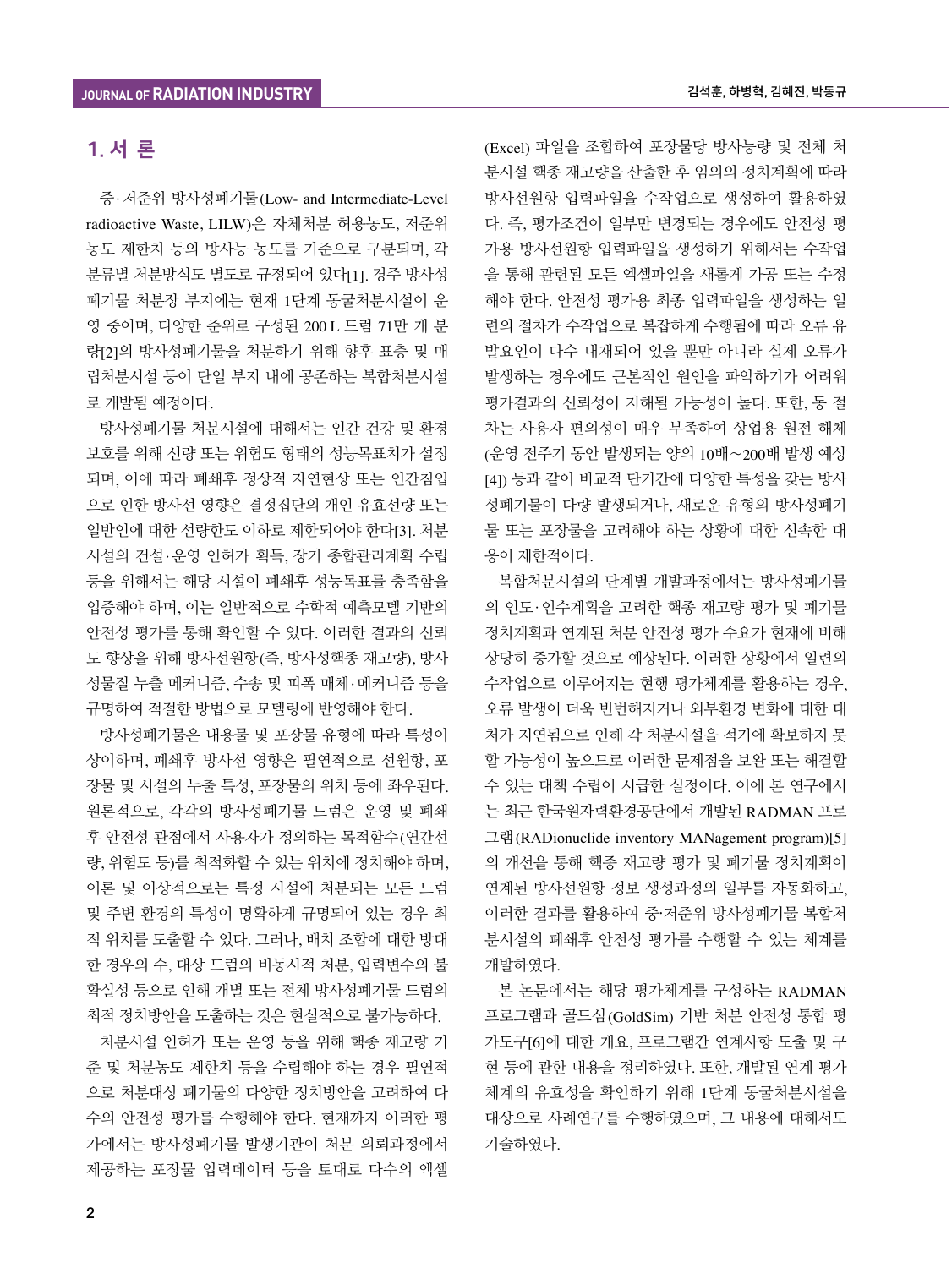## 2. 재료 및 방법

## 2.1. 처분시설 핵종 재고량 평가 프로그램 (RADMAN)

RADMAN 프로그램은 방사성폐기물 발생기관이 제공 한 포장물 자료를 데이터베이스(DB)에 저장한 후 이에 대한 전처리 과정을 거쳐 핵종 재고량 및 폐기물 발생량 등을 분석하고, 이를 토대로 정치계획의 수립을 지원하기 위한 목적으로 개발된 소프트웨어이다. 이를 위해 동 프 로그램은 크게 'DB 입·출력 모듈', '분석 모듈', '설정 모 듈'로 구성되며, DB 정보를 활용하여 계산 및 분석을 수 행하기 위해 '비방사능 평가 프로세스', '포장물 준위별 분류 프로세스', '폐기물 그룹별 대표 방사능량 계산 프로 세스', '통계처리 및 출력 프로세스', '정치계획 프로세스' 가 구현되어 있다.

본 논문에 기술한 연계 평가체계 수립을 위한 핵심요소 인 분석 모듈은 3개의 하위모듈 즉, '폐기물 분석 모듈', '발생현황 모듈' 및 '정치계획 모듈'로 세분되며, 이 중 본 논문에 기술한 연계 평가체계 수립을 위한 핵심적인 모듈 에 대한 보다 자세한 내용을 이하에 기술하였다.

#### 2.1.1. 폐기물 분석 모듈

'폐기물 분석 모듈'에서는 DB 자료를 호출하여 우선적 으로 포장물을 기준에 따라 분류하고, 각 범주별 수량을 분석한다. 이후 '비방사능 평가 프로세스'를 통해 핵종별 비방사능을 산출하여 '포장물 준위별 분류 프로세스'를 통해 포장물 단위의 방사능 준위를 평가한다. 마지막으로, '폐기물 그룹별 대표 방사능량 계산 프로세스'를 통해 준 위별 수량, 핵종별 비방사능 및 폐기물 중량 정보에 따라 각 그룹별로 대표 방사능량 계산이 완료되면 분석이 종료 된다. 이러한 계산결과는 데이터 테이블 형태('폐기물 분 석결과 DB')로 프로그램 내에 임시 저장된다.

#### 2.1.2. 정치계획 모듈

'정치계획 모듈'은 사용자가 정치계획을 용이하게 수립 할 수 있도록 지원하는 기능으로 해당 모듈에서는 우선적 으로 '폐기물 분석 모듈'의 실행결과인 '폐기물 분석결과 DB'를 호출하여 폐기물 그룹별(발생지 - 폐기물 종류 - 용 기 종류 - 처리방법-준위 조합) 수량 및 대표 방사능량을 화면에 출력한다. 사용자가 이러한 정보를 토대로 폐기물 드럼 정보 수정 및 향후 발생분 추가를 완료하고 각 사일 로·처분고별로 정치수량을 임의로 입력하는 경우 '정치 계획 프로세스'를 통해 해당 수량에 따른 처분 현황이 실 시간으로 계산되어 화면에 반영된다. 사용자는 단계별 또 는 사일로·처분고별로 화면에 표시되는 적용수량 및 잔 여수량, 처분부피 등을 참고하여 정치계획을 변경 또는 수립할 수 있으며, 최종 설정결과는 '정치계획 DB'에 저 장된다.

#### 2.2. 골드심 기반 폐쇄후 처분 안전성 평가도구

㈜미래와도전에서는 한국원자력환경공단이 주관기관 으로 수행 중인 "복합처분시설 건설·운영 최적화 기술 개 발 과제"를 통해 경주 방사성폐기물 처분장 단일 부지 내 에 4개의 처분시설(즉, 1단계 동굴처분시설, 2단계 표층 처분시설, 3단계 매립처분시설, 4단계 표층처분시설)이 존재하는 상황을 전제로 폐쇄후 안전성 평가를 수행하기 위한 목적으로 부지 내 연계사항을 고려하여 골드심 기반 의 종합개발계획 처분 안전성 통합 평가도구를 개발하였 다[6].

각 시설로부터 누출된 방사성핵종은 지질계 - 생태계 접 점(Geosphere-Biosphere Interface, GBI)까지 이동하는 것 으로 모델링하였으며, GBI로부터 인간 피폭까지의 이동 은 가능한 모든 피폭경로(Table 1)를 고려하여 최종적으 로 결정집단의 피폭선량을 계산하도록 구성하였다. 이를 위해 동 프로그램은 크게 '입력 모듈', '계산 모듈', '출력 모듈'로 구성되며, 이 중 본 논문에 기술한 연계 평가체계 수립을 위한 핵심적인 모듈에 대한 보다 자세한 내용을 이하에 기술하였다.

#### 2.2.1. 입력 모듈

'입력 모듈'은 현 시점에서 복합처분시설의 개발단계별 로 확정되지 않은 정보를 향후 유연하게 적용할 수 있도 록 사용자에 의해 골드심 내에서 입력 및 수정이 가능한 형태로 개발되었다. 각 변수값은 사용자가 프로그램 구성 화면에서 직접 입력하거나 엑셀파일 형식의 DB를 연동하 여 호출할 수 있으며, 필요에 따라 DB 자체를 수정할 수 도 있다.

'메인화면 입력 모듈'에서는 평가기간 설정, 몬테카를 로 계산 옵션 및 시나리오 선택 등이 가능하다. 메인화면 에서 각 시설 명칭을 선택하면 표시되는 '시설별 입력 모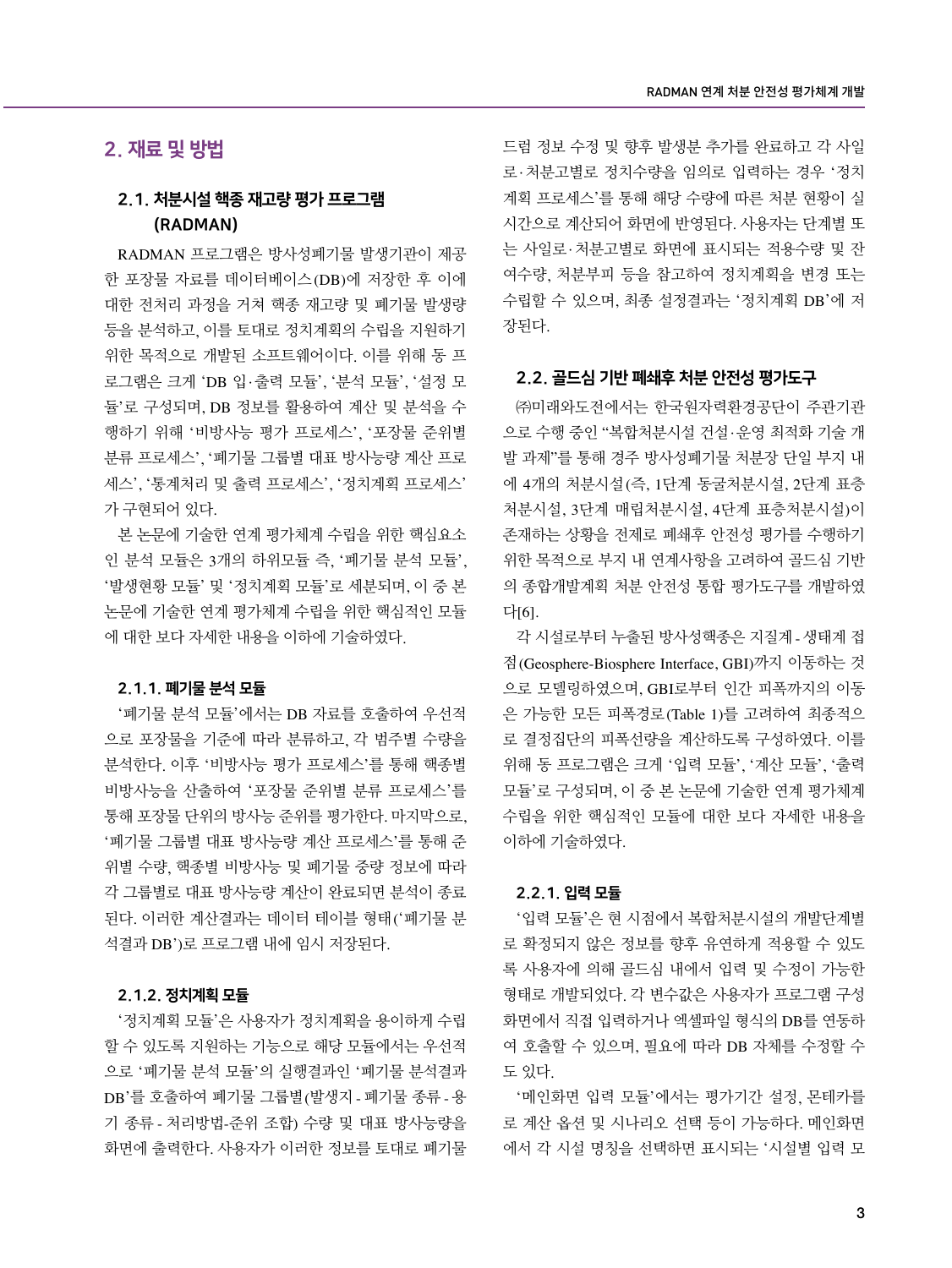|                      | Exposure pathway   |                       | No.                   | Considerations                                   | <b>Assumption</b>                                                                                                 |
|----------------------|--------------------|-----------------------|-----------------------|--------------------------------------------------|-------------------------------------------------------------------------------------------------------------------|
|                      | Cloudshine         |                       | $\circled{1}$         | • Noble gas                                      |                                                                                                                   |
| External<br>exposure | Groundshine        |                       | $^{\circledR}$        | · Soil contaminated by<br>irrigation water       | • Leakage not taken into account<br>• Irrigation water supply for entire period                                   |
|                      | Shoreline sediment |                       | 2                     | • Radioactive contaminated<br>shoreline sediment |                                                                                                                   |
|                      | Marine activity    |                       | 3                     | • Swimming and boating                           |                                                                                                                   |
| Internal             | Inhalation         |                       | $\circled{4}$         | • Resuspended soil particle                      | • Leakage not taken into account<br>• Irrigation water supply for entire period                                   |
|                      |                    | Drinking water        | $\circled{5}$ - $(1)$ | • Well water                                     |                                                                                                                   |
|                      | Ingestion          | Aquatic products      | $\circled{5}$ - $(2)$ | · Fish, invertebrates,<br>crustaceans, algae     | • 100% contamination of livestock feed<br>and drinking water                                                      |
| exposure             |                    | Agricultural products | $\circled{5}$ -(3)    | · Grain, fruit, roots, leafy<br>vegetables       | • Soil-crop transfer coefficient<br>• Fodder-livestock coefficient<br>• Irrigation water supply for entire period |
|                      |                    | Livestock products    | $\circled{5}$ -(4)    | • Meat, milk                                     | $\cdot$ (5)-(5) is included in $\circled{5}$ -(1) to $\circled{5}$ -(4).                                          |
|                      |                    | Others                | $\circled{5}$ -(5)    | • Tritium                                        |                                                                                                                   |

Table 1. Summary of exposure pathways considered for calculating the exposure dose of the critical group in the GoldSim-based post-closure safety assessment tool

듈'의 경우 선원항, 근계·원계영역, 지하수 유동, 생태계 입력자료 등 대부분의 고정 변수는 DB 파일에서 로딩되 며, 향후 평가목적 및 설계 진행상황에 따라 가변적인 변 수는 사용자가 화면에서 직접 수정할 수 있도록 구성하였 다. 또한, '복합처분시설 입력 모듈'에서는 우물 시나리오 에 대한 평가 시 각 시설로부터 우물까지의 지하수 유동 거리를 설정할 수 있도록 하였다.

#### 2.2.2. 계산 모듈

'계산 모듈'에서는 처분시설별 근계·원계영역에서 지 하수 유동에 따른 방사성핵종의 거동 양상, 생태계 등을 모델링하였다. 처분용기 부식 이전에는 사일로 및 처분고 내부에서 확산현상만 일어나는 것으로 가정하였다. 동굴 처분시설의 경우, 처분용기 부식 이후 방사성핵종이 지하 수 유동에 따라 사일로 내부에서 공학적 방벽, 뒤채움재, 처분용기, 뒤채움재, 공학적 방벽 순으로 이류현상에 의해 사일로 외부로 유출된다. 표층 및 매립처분시설의 경우, 처분용기 부식 이후부터 방사성핵종이 강수 침투에 따른 이류현상에 의해 하부 뒤채움재, 하부 공학적 방벽, 불포 화대, 균열암반으로 이동하며, 폐기물로부터 발생된 기체 가 상부 뒤채움재, 상부 공학적 방벽, 처분덮개를 거쳐 대

기로 확산되는 현상도 고려하였다.

각 시설로부터 지하수 유동을 따라 이동하는 방사성핵 종은 정상 시나리오의 경우 해안 부근에서 하나의 유동 로로 합류하여 균열암반을 거쳐 해양까지 이동하며, 우물 시나리오의 경우 일부 지하수는 유동로 합류지점 이후에 개발된 우물을 통해 양수되고 나머지 지하수는 균열암반 을 거쳐 해양까지 이동한다. 생태계는 경수로형 원전 규 제지침[7]에 제시된 피폭경로 및 각 경로에 대한 피폭선 량 평가방법을 시설별로 동일하게 적용하여 모델링하였 으며, 최종적으로 GBI(즉, 해양 및 우물)에서의 핵종별 농 도를 입력으로 하여 주민 피폭선량이 계산된다.

#### 2.3. 프로그램 연계체계

#### 2.3.1. 연계방안 수립

처분시설 폐쇄후 방사선 영향은 필연적으로 처분대상 방사성폐기물의 방사선원항, 포장물 및 시설의 누출 특 성, 정치되는 사일로 또는 처분고 위치 등에 좌우된다. 이 에 따라 복합처분시설의 단계별 개발과정에서 핵종 재고 량 평가 및 폐기물 정치계획과 연계된 처분 안전성 평가 를 수행하기 위해서는 사일로 또는 처분고별 처분용기 열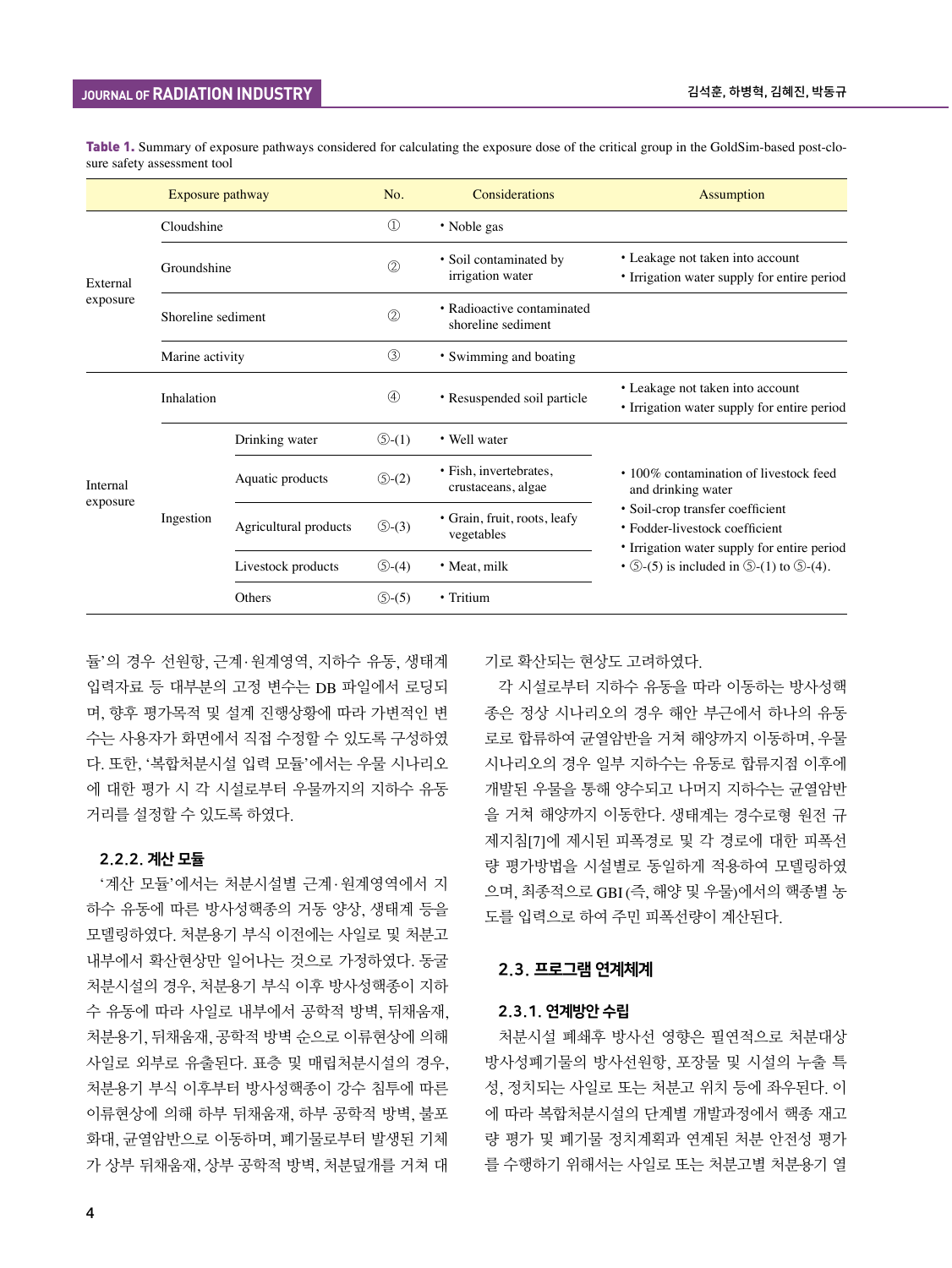

Fig. 1. Flow diagram of linkage between RADMAN program and GoldSim-based post-closure safety assessment tool.

화 메커니즘에 따라 구분된 방사선원항 정보가 요구된다. 이를 위해 본 연구에서는 RADMAN 프로그램에서 관리 되는 포장물의 핵종 재고량 정보를 기반으로 폐기물 정치 계획을 반영하여 사일로ㆍ처분고 및 누출특성에 따른 방 사선원항 파일을 생성한 후 이를 이용하여 복합처분시설 의 폐쇄후 안전성 평가를 수행할 수 있는 체계를 수립하 였다. RADMAN 프로그램과 처분 안전성 평가도구의 연 계방안을 도식화하면 Fig. 1과 같다. 해당 방안의 구축을 위한 연계사항 도출 및 구현결과는 이하에 보다 자세히 기술하였다.

#### 2.3.2. 연계사항 도출 및 구현

Fig. 1에 제시한 연계방안의 구축을 위해서는 핵종 재 고량 평가 및 폐기물 정치계획이 연계된 방사선원항 정보 생성과정의 일부를 자동화할 수 있도록 RADMAN 프로 그램의 '정치계획 모듈'에 대한 개선이 필요하다. 앞서 기 술한 바와 같이, RADMAN 프로그램의 '정치계획 모듈' 은 '폐기물 분석 모듈'의 실행결과인 폐기물 그룹별 수량 및 대표 방사능량을 토대로 사용자가 단계별 또는 사일 로·처분고별 처분수량을 직접 설정하여 처분 현황을 실 시간으로 확인할 수 있는 기능으로 동 프로그램의 '정치 계획' 메뉴를 통해 접근할 수 있다.

이에 따라, 처분단위별 정치수량 설정 및 포장용기 유 형별 선원항 모델 설정과정에서 요구되는 일부 기능을 자동화 또는 용이하게 수행할 수 있도록 Fig. 2와 같이 RADMAN 프로그램의 '정치계획' 메뉴 표시화면에 2개 의 버튼('Quantity' 및 'Deterioration')을 추가적으로 배치 하여 필요기능을 할당하였다.

#### 2.3.2.1. 처분단위별 정치수량 설정

Fig. 2의 하단에서 'Quantity' 버튼을 클릭하면 Fig. 3 좌 측 상단의 '정치수량 설정' 창을 표시하여 사일로 또는 처 분고에 정치되는 폐기물 드럼 수량을 일괄적으로 수정할 수 있도록 구성하였다. 해당 창의 상단에는 '제외대상 포 장용기 선택' 버튼 및 '분배비율 설정' 버튼을 배치하였고, 중간에는 발생 폐기물 리스트 및 각 폐기물별 전체 수량 이 표시되며, 하단에는 '초기화(모든 수량 값을 0으로 변 경)', '확인(설정결과 반영 및 창 종료)', '취소(설정결과 무시 및 창 종료)' 버튼이 존재한다. '제외대상 포장용기 선택' 버튼 및 '분배비율 설정' 버튼의 기능을 보다 자세 히 기술하면 다음과 같다.

#### **제외대상 포장용기 선택**

중·저준위 방사성폐기물은 방사능 농도를 기준으로 분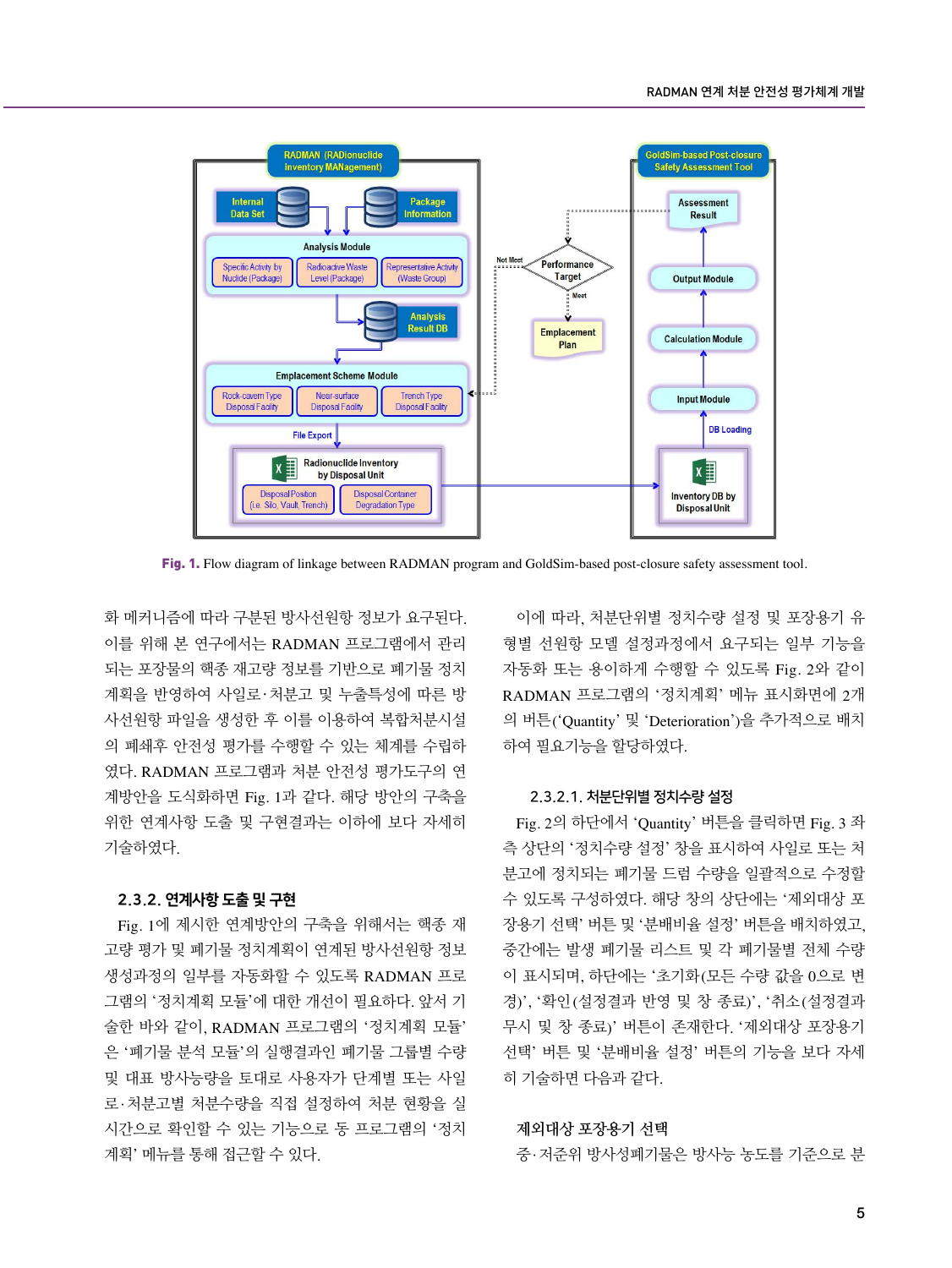

Fig. 2. Display window of 'Emplacement scheme' in RADMAN program (Details of sub-windows for 'Quantity' and 'Deterioration' buttons are shown in Figs. 3 and 4, respectively).

류되는 폐기물 준위에 따라 일부 처분방식을 적용할 수 없다고 규정되어 있다[1]. 처분시설 정치계획 입력시 이러 한 처분방식 제한 규정을 우선적으로 고려해야 하며, 해 당 과정에서 입력 오류 가능성을 배제하기 위해 '제외대 상 포장용기 선택' 버튼 및 화면을 구성하였다.

Fig. 3 좌측 상단의 '정치수량 설정' 창에서 '제외대상 포장용기 선택' 버튼(Ⓐ)을 클릭하면 해당 시설 내 처분 대상에서 제외하고자 하는 포장용기를 선택할 수 있는 창 이 새롭게 표시된다. 해당 창에는 발생지, 폐기물종류, 용 기종류, 처리방법에 따라 포장용기 발생 목록이 생성되 고, 각 포장용기에 대해 극저준위, 저준위, 중준위 항목을 선택 또는 해제하여 처분시설에서 제외 여부를 결정할 수 있다. 선택된 항목의 경우 '정치수량 설정' 창에서 처분시 설에 적용되는 수량이 0으로 변경되면서 수정이 불가능 해진다. 일례로, 2-1단계 시설(표층처분 방식)의 경우 처 분방식 제한 규정에 따라 초기값으로 중준위에 대한 체크 박스가 모두 선택되어 있으며, 해제가 불가능하도록 설정

되어 있다. 또한, 창 하단에 위치한 '전체 선택' 및 '전체 해제' 버튼을 통해 일괄적으로 선택/해제할 수 있으며, 선 택 완료 후 '확인' 버튼을 클릭하면 결과가 반영된다.

#### **분배비율 설정**

기존 RADMAN 프로그램의 '정치계획' 메뉴 화면에서 는 포장용기 유형별로 각 사일로 또는 처분고에 정치되는 수량을 개별적으로 입력하도록 되어 있어 데이터 설정에 많은 시간이 소요될 뿐만 아니라 오류 가능성을 배제하기 어려웠다. 이에 따라 처분단위별 정치수량을 일괄적으로 입력할 수 있도록 '분배비율 설정' 버튼 및 화면을 구성하 였다.

Fig. 3 좌측 상단의 '정치수량 설정' 창에서 '분배비율 설정' 버튼(Ⓑ)을 클릭하면 폐기물 유형별 수량을 각 처분 위치(즉, 사일로 또는 처분고)에 일정한 비율로 일괄 처리 할 수 있는 창이 새롭게 표시된다. 해당 창에서 사용자는 각 처분위치별 비율을 임의로 입력하거나 하단에 위치한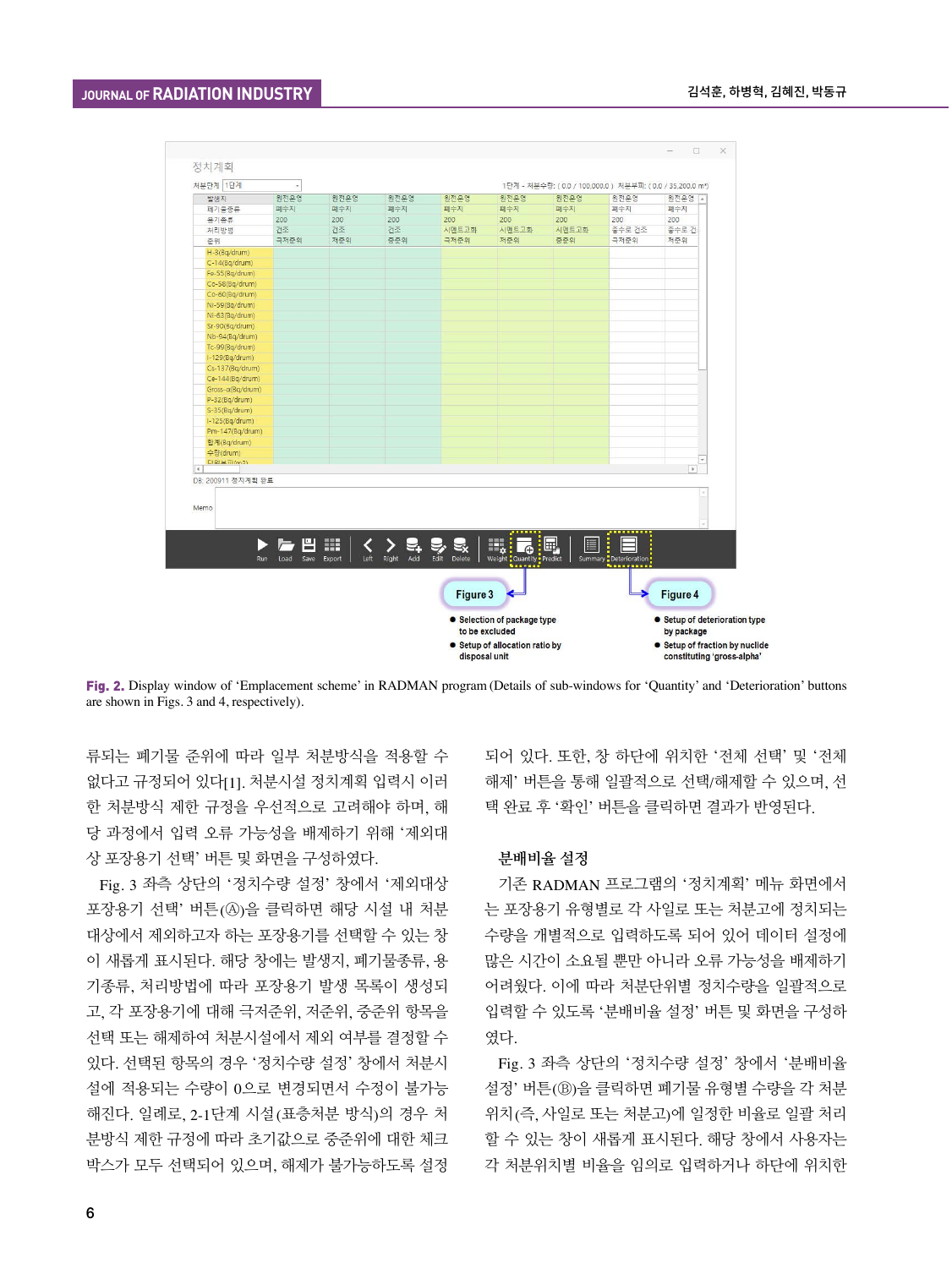

Fig. 3. Window for setting up the number of packages to be disposed of in each disposal unit, which is displayed by clicking 'Quantity' button in Fig. 2 ('A' and 'B' are sub-windows for selecting 'package type to be excluded from emplacement' and setting up 'allocation ratio by disposal unit', respectively).

'균등분배' 버튼을 클릭하여 동일 비율로 설정할 수 있으 며, 입력결과에 따른 합산값이 '합계' 행에 자동 업데이트 된다(합계가 100%를 초과하는 경우 경고창 표시). 입력 종료 후 '확인' 버튼을 클릭하면 '제외대상 포장용기 선택 결과 반영 수량'에 '분배비율'을 곱한 결과(모든 계산값은 버림 처리)가 '정치수량 설정' 창의 각 처분위치에 반영되 며, 합계 및 잔여수량이 자동으로 계산된다. 반영된 이후 에도 사용자는 수량을 자유롭게 수정할 수 있으나 정치수 량 '합계'가 '수량' 행의 값보다 클 경우 잔여수량이 적색 음수로 표시되며 '확인' 버튼을 클릭하더라도 반영되지 않고 해당 셀에 대한 경고창이 표시되도록 구현하였다.

#### 2.3.2.2. 포장용기 유형별 선원항 모델 설정

Fig. 2 하단에서 'Deterioration' 버튼을 클릭하면 Fig. 4 좌측 상단의 '포장용기 유형별 선원항 모델' 창을 표시하 여 핵종 재고량을 처분단위(사일로 또는 처분고) 및 포장 용기 유형에 따라 계산할 수 있도록 구성하였다. 해당 창 의 상단에는 '포장용기 열화 유형 설정' 버튼 및 '전알파 핵종별 분율 설정' 버튼을 배치하였고, 중간에는 처분위 치 및 포장용기 유형에 따라 계산된 결과가 표시되며, 하 단에는 '엑셀 저장(계산결과를 엑셀파일로 저장)' 및 '취 소' 버튼이 존재한다. '포장용기 열화 유형 설정' 버튼 및 '전알파 핵종별 분율 설정' 버튼의 기능을 보다 자세히 기 술하면 다음과 같다.

#### **포장용기 열화 유형 설정**

RADMAN 프로그램에서는 포장용기의 누출특성을 별 도의 관리항목으로 고려하지 않고 있으나, 처분 안전성 평가에서는 사일로 또는 처분고별 처분용기의 열화 메커 니즘에 따라 구분된 방사선원항 정보가 요구된다. 이에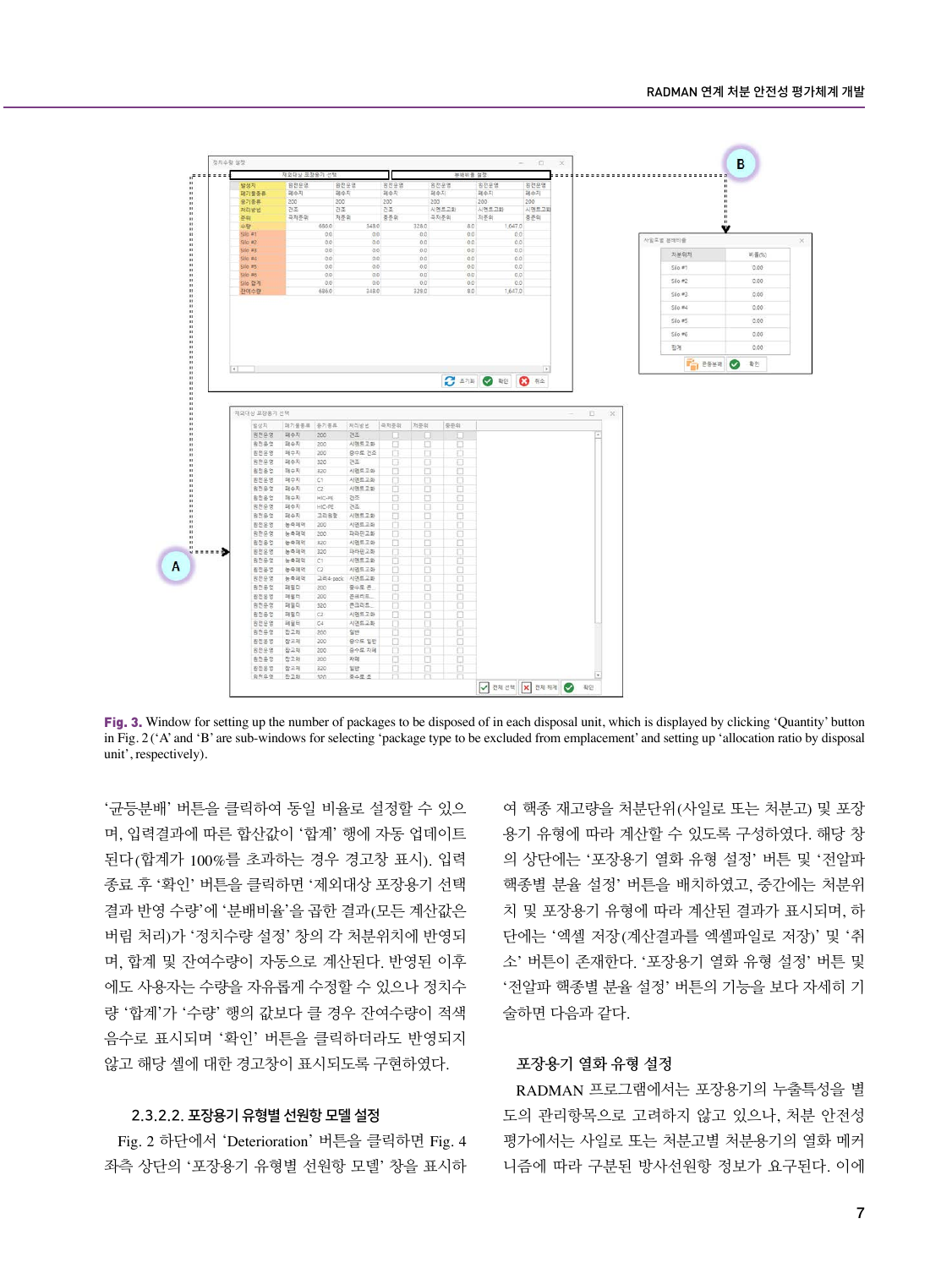

Fig. 4. Window for setting up the source term model by package type, which is displayed by clicking 'Deterioration' button in Fig. 2 ('A' and 'B' are sub-windows for setting up 'deterioration type by package' and 'fraction by nuclide constituting gross-alpha', respectively).

따라 처분 안전성 평가에 적용되는 포장용기 열화 유형과 관련된 정보를 입력·관리할 수 있도록 '포장용기 열화 유 형 설정' 버튼 및 화면을 구성하였다.

Fig. 4 좌측 상단의 '포장용기 유형별 선원항 모델' 창에 서 '포장용기 열화 유형 설정' 버튼(4))을 클릭하면 [폐기 물종류-용기종류-처리방법]에 따라 분류된 포장용기 범 주에 따라 열화 유형 및 처분 안전성 평가 시 필요한 기타 물리적 특성(부피, 무게, 투과성, 높이) 정보를 처리할 수 있는 창이 새롭게 표시된다. 포장용기의 열화 메커니즘은 다음 3가지 유형으로 분류하였으며, RADMAN 프로그램 에서 취급되는 각 포장용기에 대해 한국원자력환경공단 을 통해 입수한 정보를 초기값으로 적용하였다.

- 유형 A: 단순 침출모델(처분시설 폐쇄 직후 100% 열화)
- 유형 B: 300년 후 열화모델(처분시설 폐쇄후 300년 경 과시점에 100% 열화)

• 유형 C: 용해도 제한모델(처분시설 폐쇄 직후부터 연간 3% 비율로 열화)

특정 행을 더블클릭하면 별도의 창에 개별 포장용기에 대한 정보가 일괄적으로 표시되며, 각 구성항목은 향후 필요에 따라 수정 가능하도록 구성하였다. 수정을 완료한 후 최종적으로 창 하단에 배치된 저장(Save) 버튼을 클릭 하면 'Deterioration Type' 데이터 테이블이 DB에 저장되 고, 각 범주에 대해 자동으로 방사능량이 계산되어 적용 된다.

#### **전알파 핵종별 분율 설정**

RADMAN 프로그램에서는 'Gross-α (전알파)' 재고량 으로 통합 관리되고 있으나, 처분 안전성 평가도구에서는 이를 개별 핵종으로 세분하여 재고량을 입력하도록 되어 있다. 이에 따라 RADMAN 프로그램에서 단일 범주로 고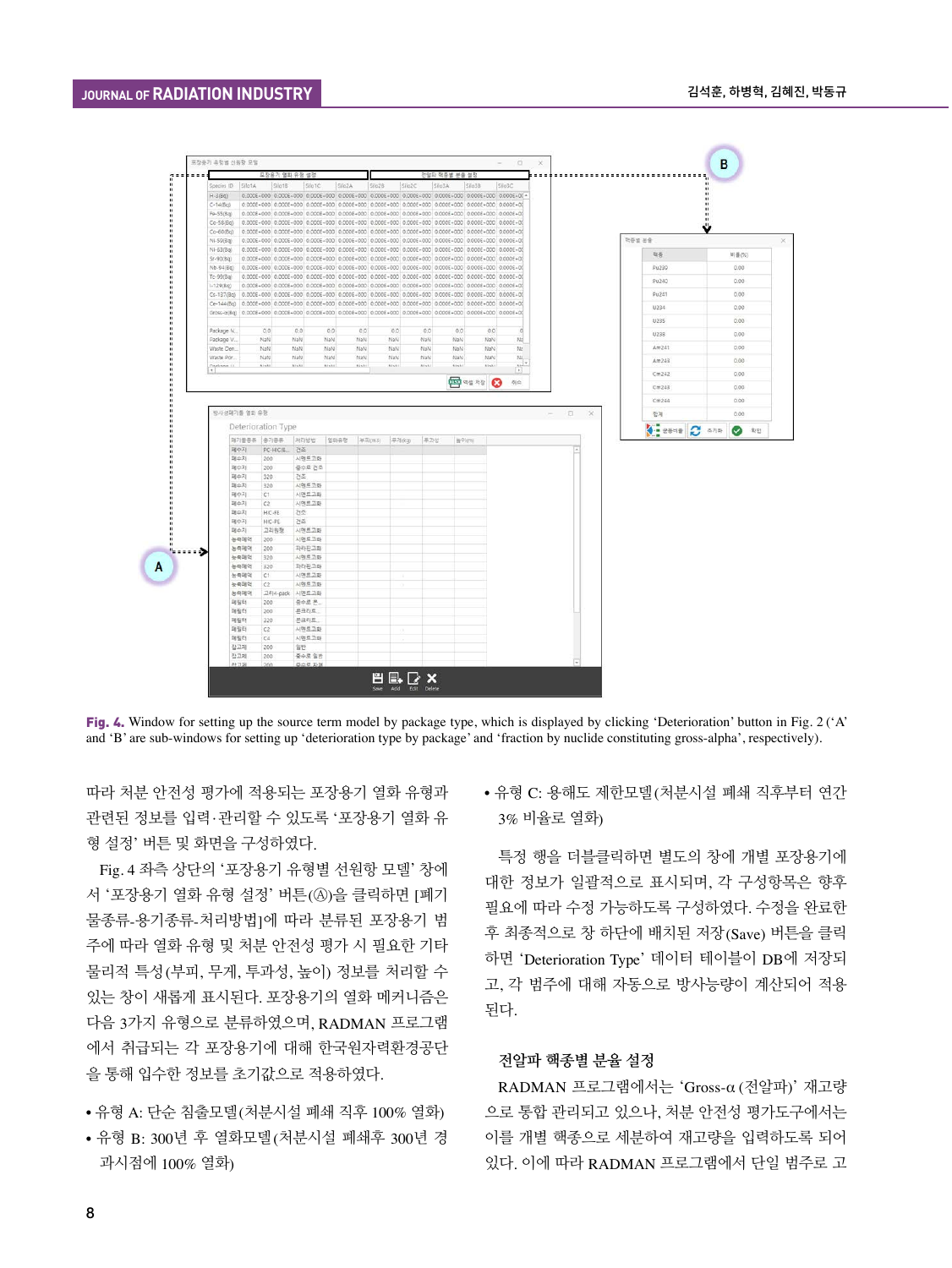려되는 방사능량을 개별 핵종으로 구분하여 설정할 수 있 도록 '전알파 핵종별 분율 설정' 버튼 및 화면을 구성하였 다.

Fig. 4 좌측 상단의 '포장용기 유형별 선원항 모델' 창 에서 '전알파 핵종별 분율 설정' 버튼(Ⓑ)을 클릭하면 전 알파 구성핵종별 분율을 일괄적으로 설정할 수 있는 창 이 새롭게 표시된다. 해당 창에서 사용자는 용해도, 분배 계수, 선량환산인자 등에 따른 피폭선량 기여도를 종합적 으로 고려하여 선정된 11개의 각 핵종별 구성분율을 임의 로 입력하거나 하단에 위치한 '균등비율' 버튼을 클릭하 여 동일한 값으로 설정할 수 있으며, 입력결과에 따른 합 산값이 '합계' 행에 자동 업데이트된다. '초기화' 버튼 클 릭 시 모든 핵종에 대한 값이 0%로 초기화되며, '확인' 버 튼을 클릭하면 분율 설정결과에 따라 'Gross-α 재고량'에 '핵종별 분율'을 곱한 결과가 '포장용기 유형별 선원항 모 델' 창의 각 처분위치에 개별 핵종별로 구분ㆍ반영된다(합 계가 100%가 아닌 경우 경고창 표시).

#### 2.3.2.3. 처분 안전성 평가도구 선원항 입력파일 생성

처분단위별 정치수량 및 포장용기 유형별 선원항 모델 설정을 완료한 후 '포장용기 유형별 선원항 모델' 창 하단 의 '엑셀 저장' 버튼을 클릭하면 Fig. 5와 같은 양식의 엑 셀파일이 생성되며, 이전 단계에서 전알파 핵종별 분율을 설정하지 않은 경우 경고창이 표시된다. 생성된 엑셀파일 은 폐기물 정치계획을 반영한 처분단위(사일로 또는 처분 고)에 따른 처분용기 열화 유형별(A∼C) 핵종 재고량 정 보를 포함하며, 이를 처분 안전성 평가도구의 입력파일의 일부(방사선원항 워크시트)로 직접 적용할 수 있다.

## 3. 결과 및 고찰

본 연구를 통해 수립한 RADMAN 프로그램 연계 처분 시설 폐쇄후 안전성 평가체계의 유효성을 확인하기 위해 현재 운영 중인 1단계 동굴처분시설을 대상으로 사례연 구를 수행하였다. 해당 시설은 포장물 단위(200 L 드럼 기 준) 10만 개의 폐기물을 처분할 수 있는 6개의 사일로로 구성되며, 처분용기 유형별 수량 및 열화 메커니즘 등에 따라 폐쇄후 처분 안전성 평가결과가 필연적으로 상이할 것으로 예상된다. RADMAN 프로그램의 기본 DB로 관리 되고 있는 약 13만 3천 개의 ㈜한국수력원자력 발생 포장 물(2014년말 기준) 중에서 중준위폐기물 전체가 1단계 동 굴처분시설에 처분된다는 가정하에 골드심 기반으로 개 발된 처분 안전성 평가도구에 다음 입력자료를 포함하는 엑셀파일을 연동·호출하여 정상 시나리오를 대상으로 결 정집단의 개인에 미치는 피폭선량을 평가하였다.

- 선원항 관련: 핵종, 처분용기 열화 유형별 핵종 재고량 등
- 폐기물 관련: 처분용기별 폐기물 밀도·공극률·부피 등
- 근계영역 관련: 포화도, 사일로 구조 및 특성, 공학적 방



Fig. 5. Format of MS-excel file containing inventory data by disposal unit and deterioration type, which is generated for the 1<sup>st</sup> stage rock-cavern disposal facility using RADMAN program (1 to 6 and A to C in each row represent sequential number of silo and deterioration type of package, respectively).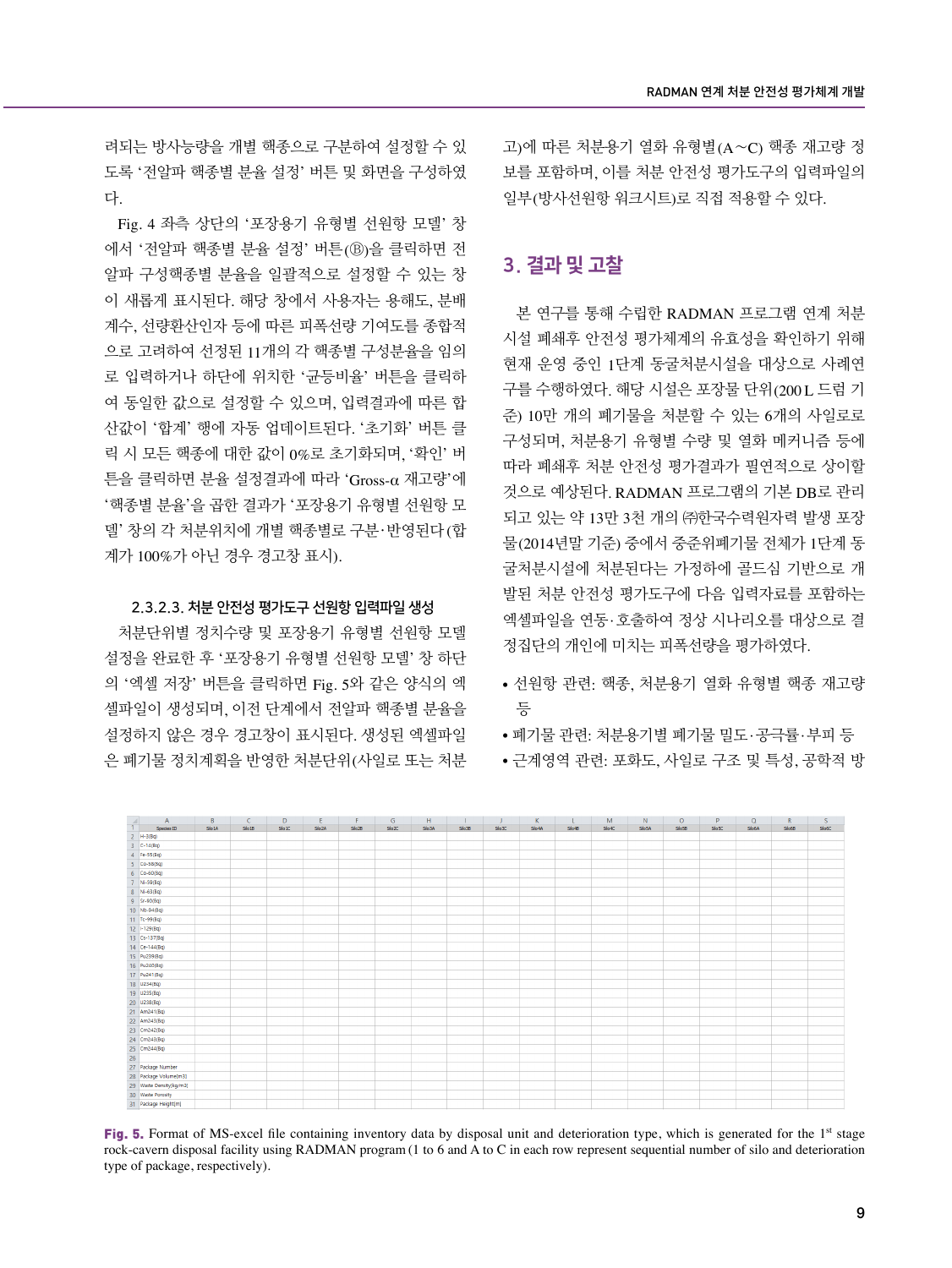|                              |                | 포장용기 열화 유형 설정  |                                                        |        | 전알파 핵증별 분률 설정                    |                |                                                                                                   |                      |                             |  |
|------------------------------|----------------|----------------|--------------------------------------------------------|--------|----------------------------------|----------------|---------------------------------------------------------------------------------------------------|----------------------|-----------------------------|--|
| Species ID                   | SiloTA         | Silo1B         | Silo1C                                                 | Silo2A | Silo2B                           | Silo2C         | Silo3A                                                                                            | Silo3B               | Silo3C                      |  |
| $H-3(Bq)$                    | 8.409E+011     | $1.172E + 012$ |                                                        |        | 2.148E+015 B.409E+011 1.172E+012 | $2.148E + 015$ | 8.409E+011                                                                                        |                      | 1.172E+012 2.14RE+01 +      |  |
| $C-14(8q)$                   |                |                |                                                        |        |                                  |                | 5.689E+010 2.587E+012 8.344E+012 5.689E+010 2.587E+012 8.344E+012 5.689E+010 2.587E+012 8.344E+0  |                      |                             |  |
| Fe-55(Bg)                    |                |                |                                                        |        |                                  |                | 1,538E+013 7,193E+013 1,555E+014 1,538E+013 7,193E+013 1,555E+014 1,538E+013 7,193E+013 1,555E+01 |                      |                             |  |
| Co-58(Bg)                    |                |                |                                                        |        |                                  |                | 1.841E+013 4.048E+013 1.274E+013 1.841E+013 4.048E+013 1.274E+013 1.841E+013 4.048E+013 1.274E+0  |                      |                             |  |
| Co-60(Bg)                    |                |                |                                                        |        |                                  |                | 1.398E+013 5.032E+013 2.667E+013 1.398E+013 5.032E+013 2.667E+013 1.398E+013 5.032E+013 2.667E+01 |                      |                             |  |
| NI-59(Bg)                    |                |                |                                                        |        |                                  |                | 5 799E+011 2 578E+012 3 734E+012 5 799E+011 2 578E+012 3 734E+012 5 799E+011 2 578E+012 3 734E+01 |                      |                             |  |
| NI-63(Bg)                    |                |                |                                                        |        |                                  |                | 1.656E+014 2.610E+014 9.755E+013 1.656E+014 2.610E+014 9.755E+013 1.656E+014 2.610E+014 9.755E+01 |                      |                             |  |
| $Sr-9O(Bq)$                  |                |                |                                                        |        |                                  |                | 4,506E+009 5,888E+010 2,787E+013 4,506E+009 5,888E+010 2,787E+013 4,506E+009 5,888E+010 2,787E+01 |                      |                             |  |
| Nb-94(Bg)                    |                |                |                                                        |        |                                  |                | 5.190E+009 1.114E+010 1.298E+010 5.190E+009 1.114E+010 1.298E+010 5.190E+009 1.114E+010 1.298E+01 |                      |                             |  |
| Tc-99(Bg)                    |                |                |                                                        |        |                                  |                | 3.253E+008 1.711E+009 5.753E+012 3.253E+008 1.711E+009 5.753E+012 3.253E+008 1.711E+009 5.753E+01 |                      |                             |  |
| $1 - 129(Bq)$                |                |                |                                                        |        |                                  |                | 2.919E+005 8.871E+005 4.168E+007 2.919E+005 8.871E+005 4.168E+007 2.919E+005 8.871E+005 4.168E+00 |                      |                             |  |
| Cs-137(Bg)                   |                |                |                                                        |        |                                  |                | 2.115E+012 6.428E+012 4.846E+012 2.115E+012 6.428E+012 4.846E+012 2.115E+012 6.428E+012 4.846E+01 |                      |                             |  |
| Ce-144(Bg)                   |                |                |                                                        |        |                                  |                | 2.723E+008 9.313E+009 3.727E+010 2.723E+008 9.313E+009 3.727E+010 2.723E+008 9.313E+009 3.727E+0  |                      |                             |  |
| Pu239(Bg)                    |                |                |                                                        |        |                                  |                | 2.897E+007 1.043E+008 6.715E+009 2.897E+007 1.043E+008 6.715E+009 2.897E+007 1.043E+008 6.715E+00 |                      |                             |  |
| Pu240(8g)                    |                |                |                                                        |        |                                  |                | 2.897E+007 1.043E+008 6.715E+009 2.897E+007 1.043E+008 6.715E+009 2.897E+007 1.043E+008 6.715E+00 |                      |                             |  |
| Pu241(Bg)                    | $2.897E + 007$ |                |                                                        |        |                                  |                | 1.043E+008 6.715E+009 2.897E+007 1.043E+008 6.715E+009 2.897E+007 1.043E+008 6.715E+00            |                      |                             |  |
| U234(Bg)                     |                |                |                                                        |        |                                  |                | 2 897E+007 1.043E+008 6 715E+009 2 897E+007 1.043E+008 6 715E+009 2 897E+007 1.043E+008 6 715E+00 |                      |                             |  |
| U235(Bg)                     |                |                |                                                        |        |                                  |                | 2.897E+007 1.043E+008 6.715E+009 2.897E+007 1.043E+008 6.715E+009 2.897E+007 1.043E+008 6.715E+00 |                      |                             |  |
| U238(Bg)                     | 2.897E+007     |                | 1.043E+008 6.715E+009 2.897E+007 1.043E+008 6.715E+009 |        |                                  |                | 2.897E+007                                                                                        | 1.043E+008 6.715E+00 |                             |  |
| Am 3.4 + 10 ml<br>$\epsilon$ |                |                |                                                        |        |                                  |                | LOISE AND C THEE AND IT COTE ANT LAISE AND C THEE AND T GOTE ANT                                  |                      | LAISE, ANN & TIEF, AL-<br>٠ |  |

|                | A <sub>1</sub>    | $-12$         | $\sqrt{2}$<br>Species ID |               |               |                |               |                                         |               |               |    |
|----------------|-------------------|---------------|--------------------------|---------------|---------------|----------------|---------------|-----------------------------------------|---------------|---------------|----|
| 24             | A                 | B             | C                        | D             | Ε             | F              | G             | н                                       |               |               |    |
|                | Species ID        | SilolA        | Slo1B                    | Silo1C        | Silo2A        | Silo2B         | Sllo2C        | Silo3A                                  | Silo38        | Slo3C         |    |
| $\overline{c}$ | $H-3(Bq)$         | 8.409E+11     | 1.172E+12                | $2.148E + 15$ | 8.409E+11     | $1.172E + 12$  | $2.148E + 15$ | 8.409E+11                               | $1.172E + 12$ | $2.148E + 15$ |    |
| 3              | $C-14(Bq)$        | $5.689E + 10$ | $2.587E + 12$            | $8.344E + 12$ | $5.689E + 10$ | $2.587E + 12$  | $8.344E + 12$ | 5.689E+10                               | $2.587E + 12$ | 8.344E+12     |    |
| 4              | Fe-55(Bq)         | $1.538E + 13$ | $7.193E + 13$            | $1.555E + 14$ | $1.538E + 13$ | $7.193E+13$    | $1.555E + 14$ | $1.538E + 13$                           | $7.193E + 13$ | $1.555E + 14$ |    |
| 5              | $Co-58(Bq)$       | 1.841E+13     | $4.048E + 13$            | $1,274E+13$   | $1.841E + 13$ | $4.048E + 13$  | $1.274E + 13$ | 1.841E+13                               | $4.048E + 13$ | $1,274E+13$   |    |
| 6              | $Co-6O(Ba)$       | $1.398E + 13$ | $5.032E + 13$            | $2.667E + 13$ | $1.398E + 13$ | $5.032E + 13$  | $2.667E + 13$ | $1.398E + 13$                           | $5.032E + 13$ | $2.667E+13$   |    |
| $\overline{7}$ | $Ni-59(Bq)$       | $5.799E + 11$ | 2.578E+12                | $3.734E + 12$ | $5.799E + 11$ | 2.578E+12      | $3.734E + 12$ | $5.799E + 11$                           | 2.578E+12     | $3.734E + 12$ |    |
| 8              | $Ni-63(Bq)$       | $1.656E + 14$ | $2.610E + 14$            | $9.755E + 13$ | $1.656E + 14$ | $2.610E+14$    | $9.755E + 13$ | $1.656E + 14$                           | $2.610E + 14$ | $9.755E + 13$ |    |
| 9              | $Sr-90(Bq)$       | $4.506E + 09$ | $5.888E + 10$            | $2.787E + 13$ | $4.506E + 09$ | $5.888E + 10$  | $2.787E + 13$ | $4.506E + 09$                           | 5.888E+10     | $2.787E + 13$ |    |
| 10             | Nb-94(Bq)         | $5.190E + 09$ | $1.114E + 10$            | 1.298E+10     | $5.190E + 09$ | $1.114E + 10$  | 1,298E+10     | $5.190E + 09$                           | $1.114E + 10$ | 1,298E+10     |    |
| 11             | Tc-99(Bq)         | 3.253E+08     | 1.711E+09                | $5.753E + 12$ | 3.253E+08     | 1,711E+09      | $5.753E + 12$ | 3.253E+08                               | 1,711E+09     | $5.753E + 12$ |    |
| 12             | $1 - 129(Bq)$     | 2.919E+05     | 8.871E+05                | $4.168E + 07$ | $2.919E + 05$ | B.871E+05      | $4.168E + 07$ | $2.919E + 05$                           | 8.871E+05     | $4.168E + 07$ |    |
| 13             | $Cs - 137(Bq)$    | 2.115E+12     | $6.428E + 12$            | 4.846E+12     | $2.115E + 12$ | $6.428E+12$    | 4.846E+12     | 2.115E+12                               | $6.428E + 12$ | 4.846E+12     |    |
| 14             | $Ce-144(Bq)$      | $2.723E + 08$ | $9.313E + 09$            | $3.727E + 10$ | $2.723E + 08$ | $9.313E + 09$  | $3.727E + 10$ | $2.723E + 08$                           | $9.313E + 09$ | $3.727E + 10$ |    |
| 15             | Pu239(Bg)         | $2.897E + 07$ | $1.043E + 08$            | $6.715E + 09$ | $2.897E + 07$ | $1.043E + 08$  | $6.715E + 09$ | $2.897E + 07$                           | $1.043E + 08$ | $6.715E + 09$ |    |
| 16             | Pu240(Bq)         | $2.897E + 07$ | $1.043E + 08$            | $6.715E + 09$ | $2.897E + 07$ | $1.043E + 08$  | 6.715E+09     | 2.897E+07                               | $1.043E + 08$ | $6.715E + 09$ |    |
| 17             | Pu241(Bg)         | 2.897E+07     | $1.043E + 08$            | $6.715E + 09$ | 2.897E+07     | $1.043E + 08$  | $6.715E + 09$ | 2.897E+07                               | $1.043E + 08$ | $6.715E + 09$ |    |
| 18             | U234(Bq)          | $2.897E + 07$ | $1.043E + 08$            | $6.715E + 09$ | $2.897E + 07$ | $1.043E + 08$  | $6.715E + 09$ | $2.897E + 07$                           | $1.043E + 08$ | $6.715E + 09$ |    |
|                | 19 U235(Bq)       | 2.897E+07     | $1.043E + 08$            | 6.715E+09     | $2.897E + 07$ | 1.043E+08      | 6.715E+09     | 2.897E+07                               | $1.043E + 08$ | 6.715E+09     |    |
|                | 20 U238(Bg)       | 2.897E+07     | $1.043E + 08$            | $6.715E + O9$ | 2.897E+07     | $1.043E + 08$  | $6.715E + 09$ | 2.897E+07                               | $1.043E + 08$ | $6.715E + 09$ |    |
|                | K 4 P H Sheet / 2 |               |                          |               |               | $\blacksquare$ |               |                                         |               |               |    |
| 25.541 (1)     |                   |               |                          |               |               |                |               | $F \to T \to T \to T \to T \to T \to T$ |               | in Tie        | 16 |

JL

Fig. 6. RADMAN window (upper part) and MS-excel file (lower part) containing inventory data by disposal unit and deterioration type, which is generated for a case study of the  $1<sup>st</sup>$  stage rock-cavern disposal facility (1 to 6 and A to C in each row represent sequential number of silo and deterioration type of package, respectively).

벽 구조 및 특성 등

- 원계영역 관련: 포화대 및 균열암반 구조 및 특성, 우물 양수율 등
- 지하수 유동 관련: 다르시 속도(Darcy Velocity) 등
- 생태계 관련: 선량환산계수, 생체축적인자, 전이계수, 생 태계 특성자료 등
- 기타: 분배계수, 용해도, 기후자료 등

이 중 핵종 재고량 입력변수는 RADMAN 프로그램의 '정치계획' 메뉴에서 처분단위별 정치수량 및 포장용기 유형별 선원항 모델을 다음과 같이 설정한 후 엑셀파일을 생성하여 적용하였다. Fig. 6은 RADMAN 프로그램 내 설

정결과 및 이에 대한 핵종 재고량 입력파일 생성결과를 예시한 것이며, 이를 통해 동 프로그램을 통해 처리된 정 보가 오류 없이 출력되었음을 확인할 수 있다.

- '제외대상 포장용기 선택' 창: 극저준위 및 저준위 포장 용기 체크박스 모두 선택
- '분배비율 설정' 창: 해당되는 모든 포장용기 유형별로 각 사일로에 균등분배
- '방사성폐기물 열화 유형' 창: 각 포장용기 유형별 초기 값을 그대로 적용
- '전알파 핵종별 분율 설정' 창: 모든 핵종에 대해 균등분 율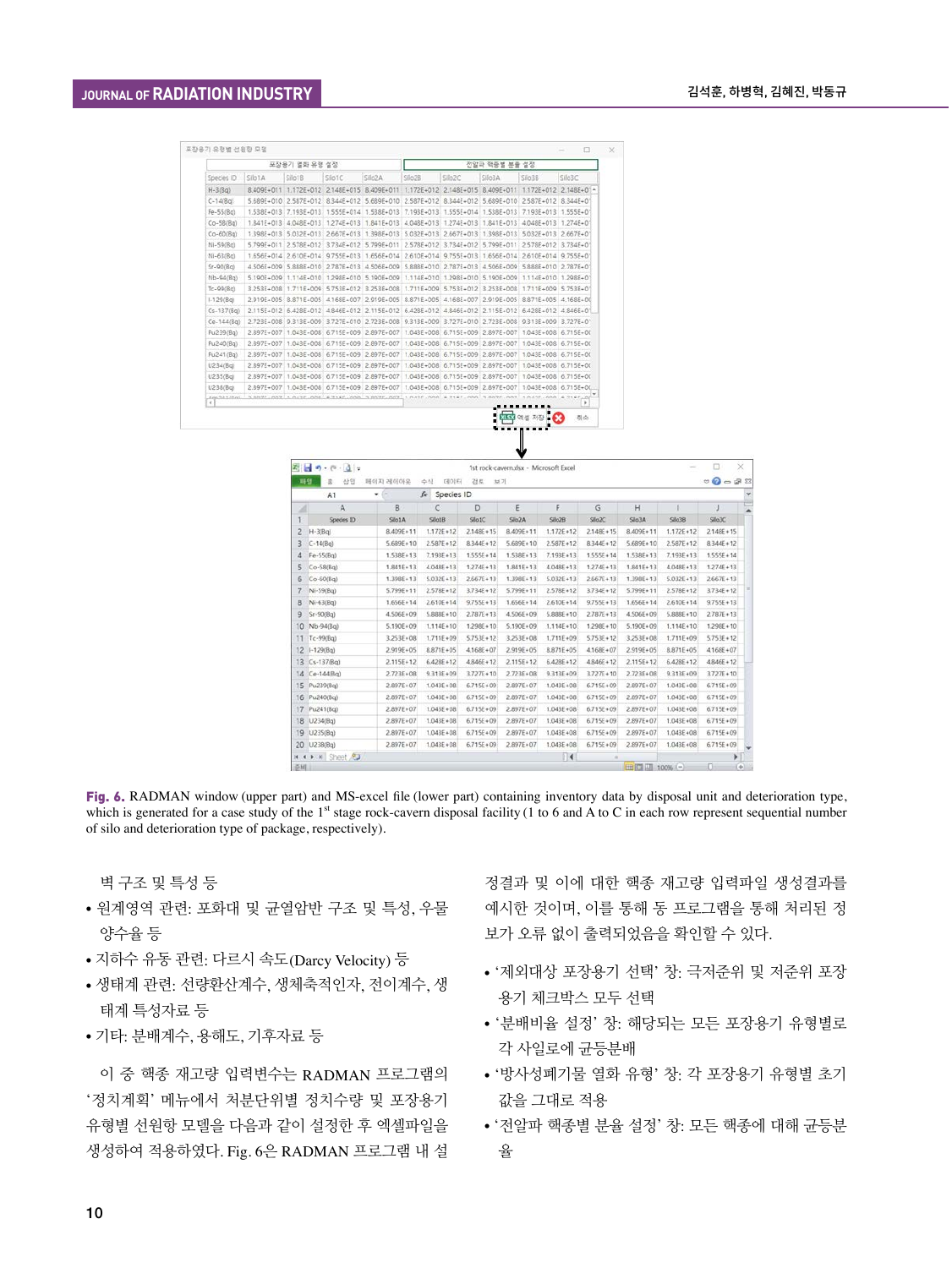

Fig. 7. Annual exposure dose (on a log-log scale) to members of critical group during the post-closure phase of a case study (i.e. normal scenario of the  $1<sup>st</sup>$  stage rock-cavern disposal facility) using the inventory file generated by RADMAN program.

상기 사항을 반영하여 도출된 1단계 동굴처분시설의 정상 시나리오에 대한 결정집단 개인의 연간선량 변화 추 이를 나타내면 Fig. 7과 같다. 해당 그림에 제시한 바와 같 이 처분 안전성 평가기간은 처분시설 폐쇄후 10,000년으 로 설정하였으며, 정상 시나리오 적용시 연간 총 피폭선 량의 최대값은 3,500년 경과시점에 4.75 × 10<sup>-4</sup> mSv yr<sup>-1</sup>로 나타났다. 이는 방사성폐기물 처분시설 폐쇄후 정상적 자 연현상으로 인한 방사선 영향에 대해 설정되는 성능목표 치[3]의 0.475% 수준에 해당한다.

이러한 사례연구 결과 처분단위별 정치수량 및 포장용 기 유형별 선원항 모델 설정, 처분단위별 핵종 재고량 입 력파일 생성 및 이를 적용한 처분 안전성 평가 수행 등 RADMAN 프로그램과 연계한 처분시설 폐쇄후 안전성 평가체계에 대한 일련의 이행과정(Fig. 1)이 본 연구를 통 해 타당하게 구현된 것으로 판단된다.

## 4. 결 론

방사성폐기물 처분시설의 인허가 획득, 장기 종합관리 계획 수립 등의 목적으로 핵종 재고량 기준 및 처분농도 제한치 등을 수립하는 과정에서 현재까지는 엑셀파일 기 반으로 방사선원항 입력파일을 수작업으로 생성하여 안 전성 평가를 수행하는 과정을 반복함에 따라 평가결과의 신뢰성이 부족할 뿐만 아니라 외부환경 변화에 신속하게 대응할 수 없었다. 이러한 문제점을 해결하기 위해 본 연 구에서는 RADMAN 프로그램의 개선을 통해 핵종 재고 량 평가 및 폐기물 정치계획을 연계하여 중저준위 방사성 폐기물 처분시설의 폐쇄후 안전성 평가를 수행할 수 있는 체계를 Fig. 1과 같이 구축하였다.

이의 일환으로 우선적으로 처분단위별 정치수량 및 포 장용기 유형별 선원항 모델 설정과정에서 요구되는 일부 기능을 자동화 또는 용이하게 수행할 수 있도록 Fig. 2와 같이 RADMAN 프로그램의 '정치계획' 메뉴 표시화면에 'Quantity' 및 'Deterioration' 버튼을 추가적으로 배치하여 필요기능을 할당하였다. 해당 기능을 활용하여 폐기물 정 치계획을 반영한 사일로ㆍ처분고 및 누출특성에 따른 핵 종 재고량 정보를 포함하는 엑셀파일을 생성하여 처분 안 전성 평가도구에 대한 입력파일의 일부로 직접 적용할 수 있다.

상기 연계방안의 유효성을 확인하기 위해 2014년말 기 준 ㈜한국수력원자력에서 발생된 포장물 중에서 중준위 폐기물 전체가 1단계 동굴처분시설에 처분된다는 가정하 에 특정 정치계획을 설정하여 사례연구를 수행하였으며, 그 결과 Fig. 1에 제시한 바와 같은 일련의 연계과정이 본 연구를 통해 타당하게 구현된 것으로 판단된다.

본 연구를 통해 구축된 이러한 연계 평가체계는 개별 처분시설뿐만 아니라 단일 부지 내에 다양한 유형의 시설 이 공존하는 복합처분시설에 대해서도 적용이 가능하며, 향후 최종 사용자인 방사성폐기물관리사업자의 요구사항 등을 반영하여 개선하는 경우 보다 다양한 목적으로 활용 할 수 있을 것으로 예상된다.

## 사 사

이 논문은 2021년도 정부(산업통상자원부)의 재원으 로 한국에너지기술평가원의 지원을 받아 수행된 연구임 (20193210100110, 복합처분시설 건설·운영 최적화 기술 개발).

## 참고문헌

- 1. 원자력안전위원회. 2020. 방사성폐기물 분류 및 자체처분 기 준에 관한 규정. 원자력안전위원회고시 제2020-6호.
- 2. Son YH, Ha JC and Cho CH. 2021. A Study on the Development of a Predictive Model for the Amount of Radioactive Waste from Nuclear Power Plant Decommissioning Using a Multi-regression Analysis. *J. Radiati. Ind.* **15**(4):243-250. <https://doi.org/10.23042/radin.2021.15.4.243>